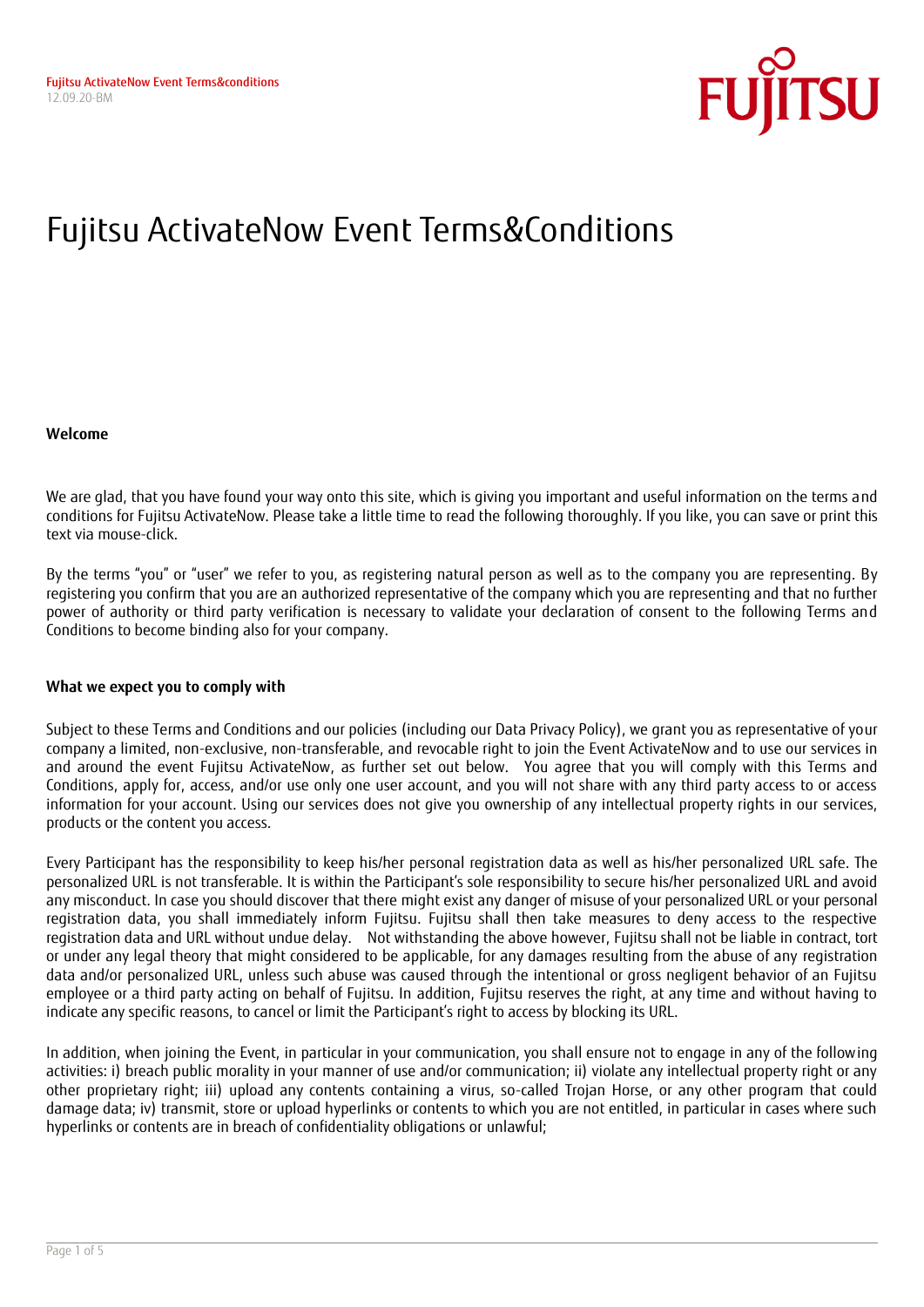# **What are our Terms and Conditions for Fujitsu ActivateNow**

# **I. General**

**1. General:** The Event is offered exclusively for business customers and partners who are in contact with Fujitsu or wish to get in contact with Fujitsu. You must not be minor and you may participate in the Event upon confirmation of your registration by Fujitsu. Please note that you act for and on behalf of your respective company. As such, you must be authorized by your company to register for the Event and represent your company during the Event. If the context or purpose of each paragraph so requires, the terms "you" and/or "Participant" used in these Event Conditions shall include both the Participant and the Participant's Company.

**2. Registration:** Participation in the Event is only possible after Fujitsu has confirmed the Participant's registration in writing, including text form. Fujitsu reserves the right to refuse registration without giving reasons. The registration for the Event is only possible via the respective Event website. Submissions by e-mail, telephone, fax or post will not be accepted.

**3. Cancellation/Changes:** Participants may cancel participation in the Event at any time, however in the event of non-participation for any reason whatsoever, the Participant shall have no claim whatsoever against Fujitsu. The right to participate in the Event cannot be transferred to another person without the prior consent of Fujitsu. Fujitsu reserves the right to change, replace or cancel all or individual parts of the Event. Should this be necessary, Fujitsu will inform the Participants as soon as possible. Fujitsu shall also be entitled to use other speakers instead of those announced or to change the program of the Event.

**4. Elements of the Event:** The Event includes only the elements explicitly mentioned in the invitation and on the event website. Some elements of the Event may be provided by third party suppliers (e.g. partners, service providers etc.). Subject to paragraph IV of these Event Conditions, Fujitsu shall have no liability in relation to any event elements provided by a third party supplier. Third party suppliers may stipulate their own terms, conditions, restrictions or safety instructions, which need to be accepted by Participant as a condition for getting or using the event element.

**5. Copyright:** Any material, information, content, text or other files can be wholly or partially subject to the copyright of third parties or Fujitsu. All trademarks and brand names that are mentioned in the Event and on its material are possibly protected by third parties unrestrictedly subject to the provisions of the respective valid labeling act and the ownership rights of the registered owners. The fact that a trademark has merely been named in the Event should not imply that trademarks are not protected by the rights of third parties or of Fujitsu. Any material shared or disclosed during the Event may only be used personally by the Participant and may only be reproduced, published or otherwise passed on to third parties in whole or in part with the prior written consent of Fujitsu.

**6. Videos and photos:** Your recording of the Event, e.g. on audio or video tapes, is not permitted. Fujitsu is entitled to make or have made commercial picture and video recordings of the Event and to use them for marketing purposes.

**7. Review:** Following the Event, Fujitsu may contact you by e-mail or phone in order to review the Event, to learn about your opinions on the Event or to provide you further information on the Event.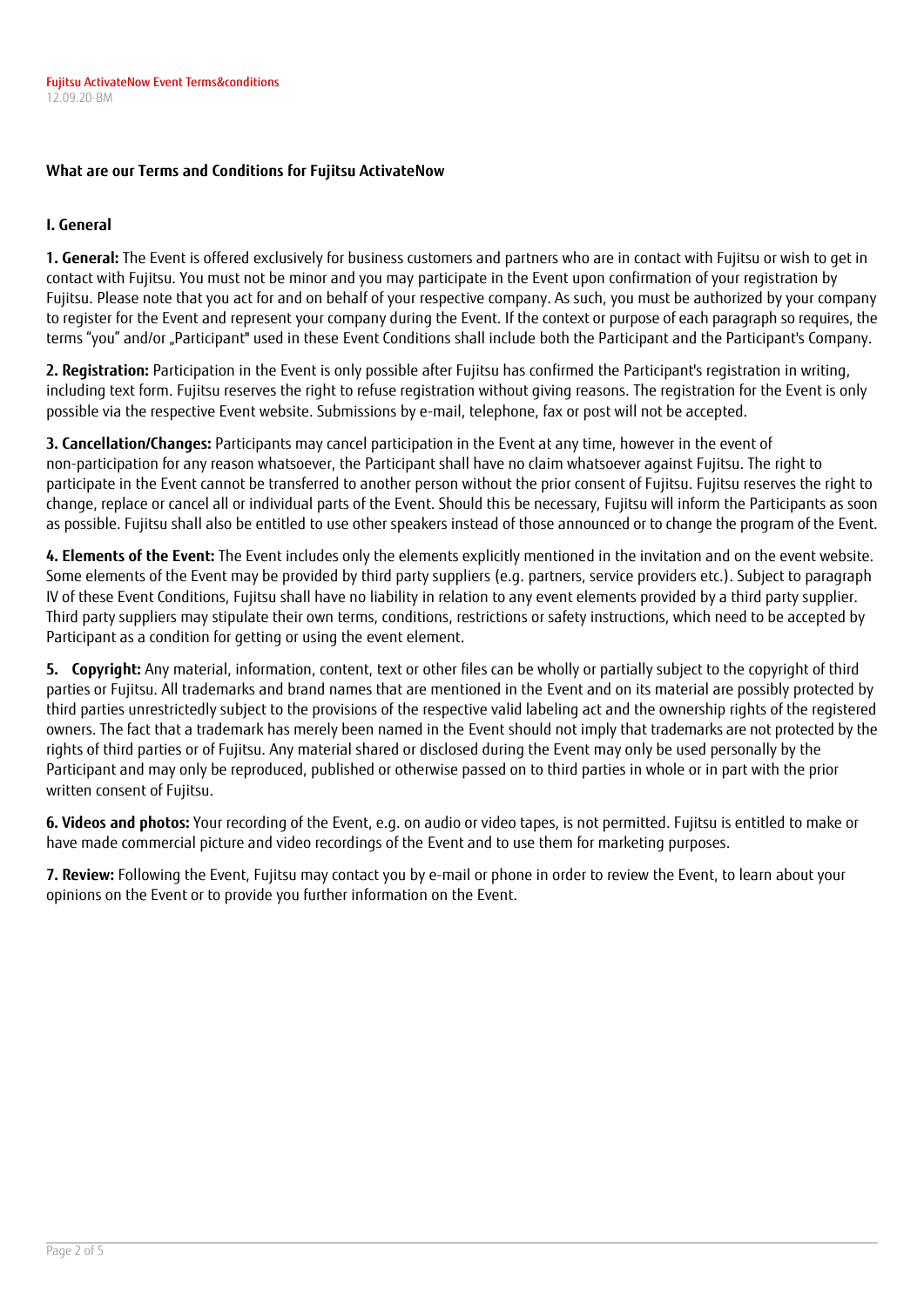# **II. Compliance**

**1. General:** Fujitsu provides the Participant with the opportunity to participate in the Event. It is the sole responsibility of the Participant to ensure that the participation in the Event is not in contradiction with the strategy of the Participant`s company.

At Fujitsu's request, the Participant is required to provide evidence that participation in the Event complies with the internal rules and policies of its company. Fujitsu may exercise this right even after the Event has ended.

Each Participant is responsible for ensuring that the participation data is correct. Participants using any unauthorized assistance or tools or obtaining an advantage in any way via any type of manipulation shall be excluded from the Event. Fujitsu also reserves the right to exclude participants from the Event who infringe these Event Conditions or who provide participant data that should prove to be false.

The Participant is obliged to comply with the requirements of Fujitsu's Global Business Standards. The Participant shall comply with all applicable event and anti-corruption laws and regulations, including but not limited to, the United States Foreign Corrupt Practices Act of 1977, the UK Bribery Act of 2010 and the laws and regulations of where the Participant resides or does business in connection with the transaction(s) contemplated by this event and in connection with any other business transactions involving Fujitsu and the Participant.

The Participant covenants that it has not and shall not, in all activities in connection with the performance of this Event, directly or indirectly, offer or pay, promise to pay or authorize such offer or payment of any money or anything value to any individual, including a government official, for the purpose of influencing, inducing or rewarding any act or omission of an act to secure an improper advantage or to improperly acquire or preserve or obtain business. The Participant shall not instruct, cause or permit any third party to violate the conditions set forth in this paragraph on behalf of the Participant or Fujitsu.

In the event of a failure to comply with this paragraph, the Participant shall notify Fujitsu immediately in writing.

Fujitsu reserves the right to exclude a Participant from the event if it has a good faith belief that the Participant has breached, or has caused a breach of this paragraph.

**2. Public officers**: For public officers, Fujitsu strives to avoid any sign that an invitation to the Event may be construed as inappropriate influence, or even as an attempt at bribery or undue advantage, and that it may conflict with the applicable instructions for acceptance of invitations. Any invitation to an officer is therefore subject to approval by the employer. If applicable, Fujitsu will approach the official with a request to provide an employer's permit, signed by the appropriate representative of the employer, confirming that participation in the event is consistent with the applicable rules and the level of benefits allowed. If necessary, this employer's permit may be a mandatory prerequisite for participation in an event.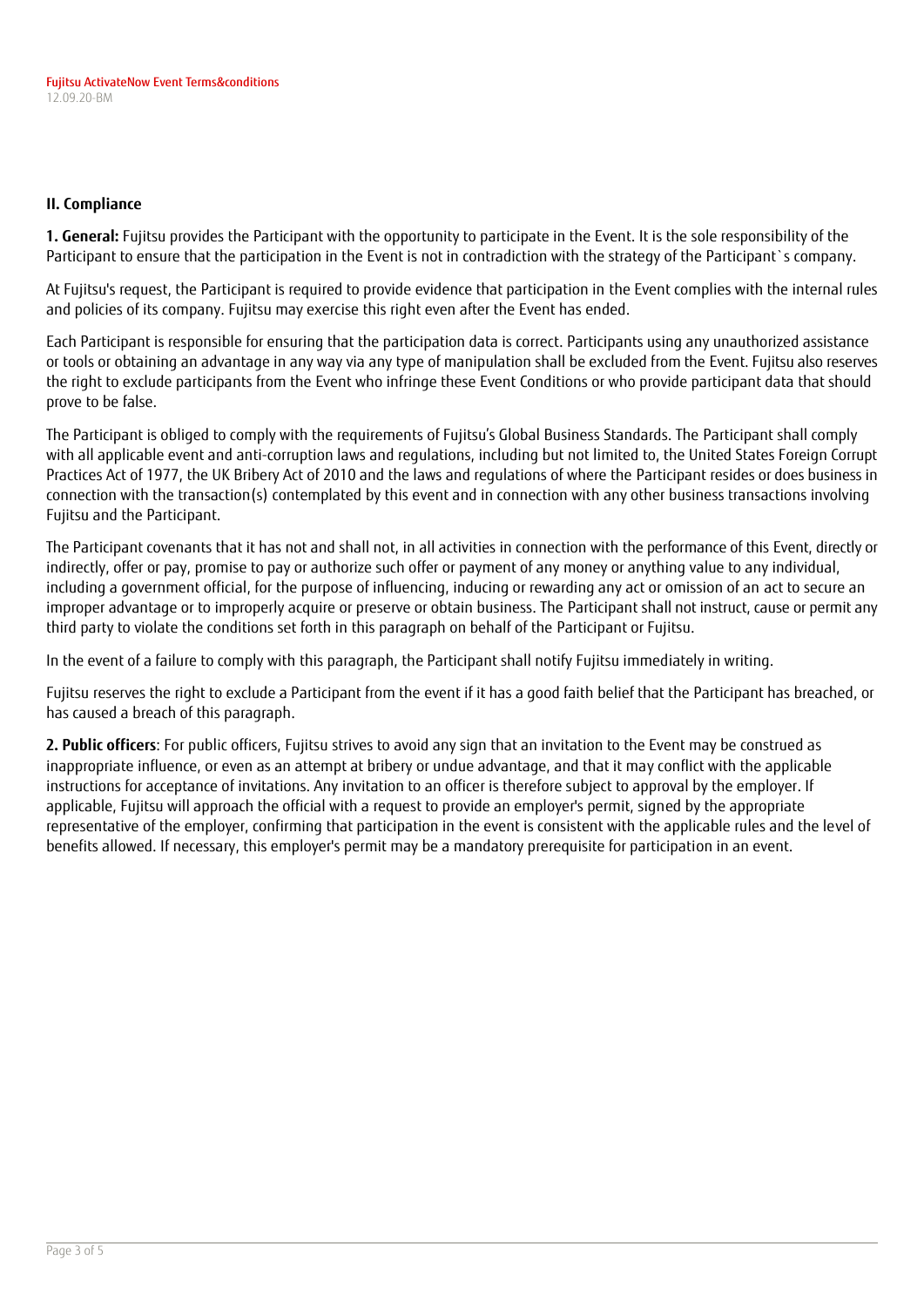#### **III. Data Privacy**

1. The Participant herewith explicitly agrees that her/his company's name can be published on the Event web site for Event purposes.

2. The Participant hereby expressly agrees that his/her first name and last may be published on a list of participants, in addition to the company name, in the Event documentation.

3. Fujitsu will use the personal data provided within the scope of the registration exclusively for the purposes of contract execution, including monitoring and tracking your usage behavior during the Event and transferring your personal data within Fujitsu Group. A transfer to third parties, in particular to ON24, Inc. in the USA as well as its service providers is necessary for this purpose. Please read carefully the further details, which can be found on the Data Privacy Statement for the Event.

4. If the Participant withdraws his/her consent under data protection law, Fujitsu may no longer use the corresponding personal data from this point in time. Should this result in disadvantages for the Participant, the Participant cannot derive any legal claims against Fujitsu. The revocation of a consent by the Participant shall also be deemed as withdrawal of the Participant from the Event.

5. Fujitsu is obliged to comply with the applicable statutory data protection regulations (including, but not limited to, the General Data Protection Regulation of the EU). Further information can be found in the Fujitsu Privacy Policy and the Data Privacy Statement for the Event.

# I**V. Limitation of Liability**

1. Fujitsu shall only be liable for damages caused by Fujitsu or one of its representatives as a result of intentional or grossly negligent acts or as a result of a breach of essential contractual obligations. Fujitsu shall not be liable for any consequential damages, especially lost profits, cancellation of operations, interruption of operations, or loss of data unless such liability should be mandatory at law. As far as the liability can be excluded or limited according to law, but has not yet been excluded or limited elsewhere within these Event Conditions, it is limited to €10.000,- per damaging incident, up to an aggregate maximum sum of €50.000,- .This limitation of liability does not apply to damages resulting from injury to body or health or to cases of liability under the Product Liability Act. A change in the burden of proof to the disadvantage of the Participant is not associated with the above provisions.

2. Fujitsu shall not be liable for any claims, losses or damages arising out of or in connection with the Participant's failure to comply his obligations, in particular in respect of Sections II and III. The Participant indemnifies Fujitsu against any such claims, losses or damages.

3. The Participant acknowledges that Fujitsu expressly excludes any liability for the continuous technical availability of the Event. Fujitsu additionally reserves the right to stop operating and/or providing fully or partially the Event or limit the access to it at any time and without further notice.

4. As far as any information originates from a third party, it has been adopted without any alteration, unless indicated otherwise. Fujitsu's liability for any damages due to incorrectness, incompleteness, or missing actuality of the information supplied as well as any liability for damages resulting out of any possible misinterpretation of the supplied information by the Participant, shall be limited to cases of gross negligence or intentional behavior of Fujitsu.